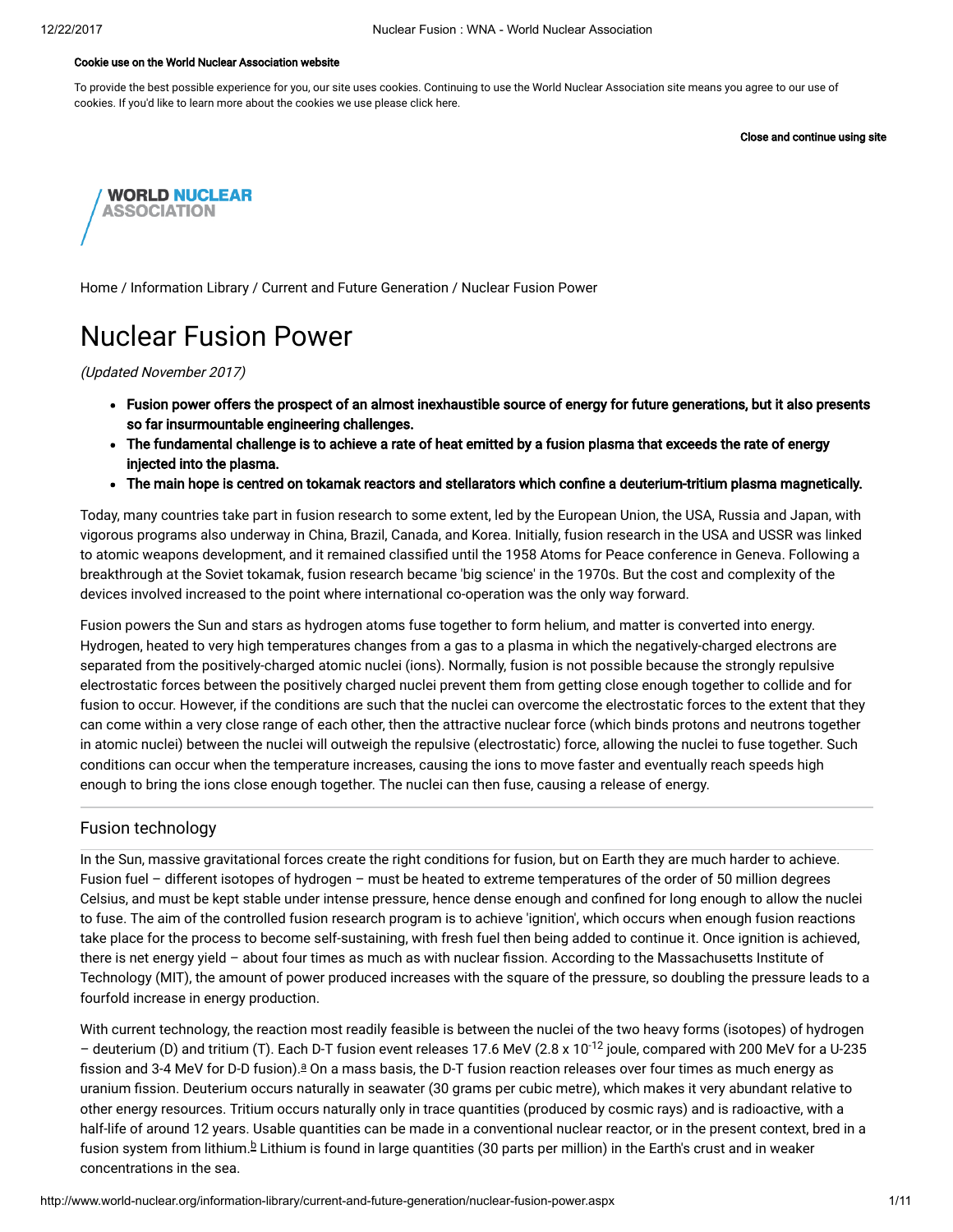In a fusion reactor, the concept is that neutrons generated from the D-T fusion reaction will be absorbed in a blanket containing lithium which surrounds the core. The lithium is then transformed into tritium (which is used to fuel the reactor) and helium. The blanket must be thick enough (about 1 metre) to slow down the high-energy (14 MeV) neutrons. The kinetic energy of the neutrons is absorbed by the blanket, causing it to heat up. The heat energy is collected by the coolant (water, helium or Li-Pb eutectic) flowing through the blanket and, in a fusion power plant, this energy will be used to generate electricity by conventional methods. If insufficient tritium is produced, some supplementary source must be employed such as using a fission reactor to irradiate heavy water or lithium with neutrons, and extraneous tritium creates difficulties with handling, storage and transport.

The difficulty has been to develop a device that can heat the D-T fuel to a high enough temperature and confine it long enough so that more energy is released through fusion reactions than is used to get the reaction going. While the D-T reaction is the main focus of attention, long-term hopes are for a D-D reaction, but this requires much higher temperatures.

In any case, the challenge is to apply the heat to human needs, primarily generating electricity. The energy density of fusion reactions in gas is very much less than for fission reactions in solid fuel, and as noted the heat yield per reaction is 70 times less. Hence thermonuclear fusion will always have a much lower power density than nuclear fission, which means that any fusion reactor needs to be larger and therefore more costly, than a fission reactor of the same power output. In addition, nuclear fission reactors use solid fuel which is denser than a thermonuclear plasma, so the energy released is more concentrated.

At present, two main experimental approaches are being studied: magnetic confinement and inertial confinement. The first method uses strong magnetic fields to contain the hot plasma. The second involves compressing a small pellet containing fusion fuel to extremely high densities using strong lasers or particle beams.

# Magnetic confinement

In magnetic confinement fusion (MCF), hundreds of cubic metres of D-T plasma at a density of less than a milligram per cubic metre are confined by a magnetic field at a few atmospheres pressure and heated to fusion temperature.

Magnetic fields are ideal for confining a plasma because the electrical charges on the separated ions and electrons mean that they follow the magnetic field lines. The aim is to prevent the particles from coming into contact with the reactor walls as this will dissipate their heat and slow them down. The most effective magnetic configuration is toroidal, shaped like a doughnut, in which the magnetic field is curved around to form a closed loop. For proper confinement, this toroidal field must have superimposed upon it a perpendicular field component (a poloidal field). The result is a magnetic field with force lines following spiral (helical) paths that confine and control the plasma.

There are several types of toroidal confinement system, the most important being tokamaks, stellarators and reversed field pinch (RFP) devices.

In a tokamak, the toroidal field is created by a series of coils evenly spaced around the torus-shaped reactor, and the poloidal field is created by a system of horizontal coils outside the toroidal magnet structure. A strong electric current is induced in the plasma using a central solenoid, and this induced current also contributes to the poloidal field. In a stellarator, the helical lines of force are produced by a series of coils which may themselves be helical in shape. Unlike tokamaks, stellarators do not require a toroidal current to be induced in the plasma. RFP devices have the same toroidal and poloidal components as a tokamak, but the current flowing through the plasma is much stronger and the direction of the toroidal field within the plasma is reversed.

In tokamaks and RFP devices, the current flowing through the plasma also serves to heat it to a temperature of about 10 million degrees Celsius. Beyond that, additional heating systems are needed to achieve the temperatures necessary for fusion. In stellarators, these heating systems have to supply all the energy needed.

The tokamak (toroidalnya kamera ee magnetnaya katushka - torus-shaped magnetic chamber) was designed in 1951 by Soviet physicists Andrei Sakharov and Igor Tamm. Tokamaks operate within limited parameters outside which sudden losses of energy confinement (disruptions) can occur, causing major thermal and mechanical stresses to the structure and walls. Nevertheless, it is considered the most promising design, and research is continuing on various tokamaks around the world.

Research is also being carried out on several types of stellarator. Lyman Spitzer devised and began work on the first fusion device – a stellarator – at the Princeton Plasma Physics Laboratory in 1951. Due to the difficulty in confining plasmas, stellarators fell out of favour until computer modelling techniques allowed accurate geometries to be calculated. Because stellarators have no toroidal plasma current, plasma stability is increased compared with tokamaks. Since the burning plasma can be more easily controlled and monitored, stellerators have an intrinsic potential for steady-state, continuous operation. The disadvantage is that, due to their more complex shape, stellarators are much more complex than tokamaks to design and build.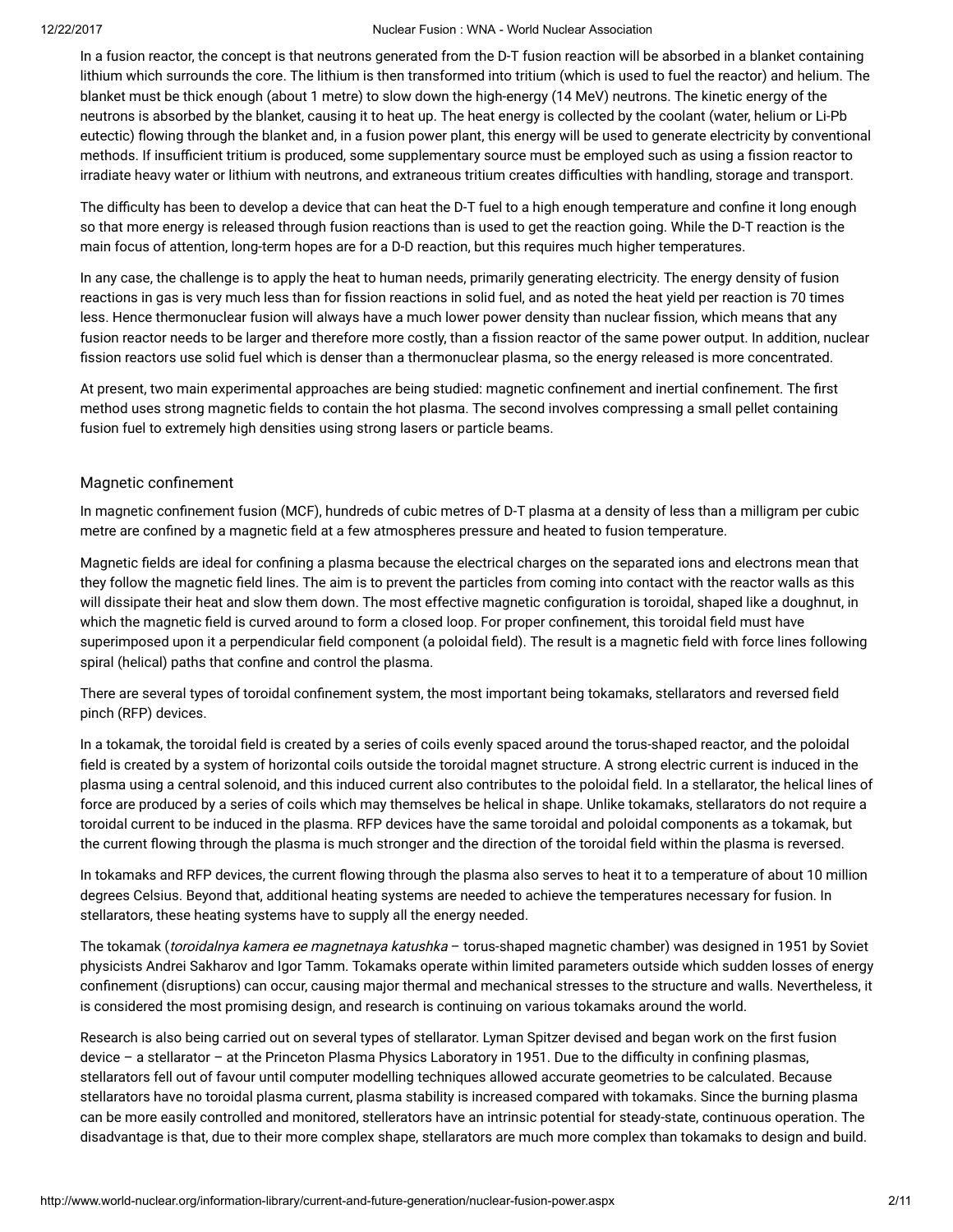RFP devices differ from tokamaks mainly in the spatial distribution of the toroidal magnetic field, which changes sign at the edge of the plasma. The RFX machine in Padua, Italy is used to study the physical problems arising from the spontaneous reorganisation of the magnetic field, which is an intrinsic feature of this configuration.

#### Inertial confinement

In inertial confinement fusion (ICF), which is a newer line of research, laser or ion beams are focused very precisely onto the surface of a target, which is a pellet of D-T fuel, a few millimetres in diameter. This heats the outer layer of the material, which explodes outwards generating an inward-moving compression front or implosion that compresses and heats the inner layers of material. The core of the fuel may be compressed to one thousand times its liquid density, resulting in conditions where fusion can occur. The energy released then would heat the surrounding fuel, which may also undergo fusion leading to a chain reaction (known as ignition) as the reaction spreads outwards through the fuel. The time required for these reactions to occur is limited by the inertia of the fuel (hence the name), but is less than a microsecond. So far, most inertial confinement work has involved lasers.

Recent work at Osaka University's Institue of Laser Engineering in Japan suggests that ignition may be achieved at lower temperature with a second very intense laser pulse guided through a millimetre-high gold cone into the compressed fuel, and timed to coincide with the peak compression. This technique, known as 'fast ignition', means that fuel compression is separated from hot spot generation with ignition, making the process more practical.

A completely different concept, the 'Z-pinch' (or 'zeta pinch'), uses a strong electrical current in a plasma to generate X-rays, which compress a tiny D-T fuel cylinder.

#### Magnetized target fusion

Magnetized target fusion (MTF), also referred to as magneto-inertial fusion (MIF), is a pulsed approach to fusion that combines the compressional heating of inertial confinement fusion with the magnetically reduced thermal transport and magnetically enhanced alpha heating of magnetic confinement fusion.

A range of MTF systems are currently being experimented with, and commonly use a magnetic field to confine a plasma with compressional heating provided by laser, electromagnetic or mechanical liner implosion. As a result of this combined approach, shorter plasma confinement times are required than for magnetic confinement (from 100 ns to 1 ms, depending on the MIF approach), reducing the requirement to stabilize the plasma for long periods. Conversely, compression can be achieved over timescales longer than those typical for inertial confinement, making it possible to achieve compression through mechanical, magnetic, chemical, or relatively low-powered laser drivers.

Several approaches are underway to examine MTF, including experiments at Los Alamos National Laboratory, Sandia National Laboratory, the University of Rochester, and private companies General Fusion and Helion Energy.

R&D challenges for MTF include whether a suitable target plasma can be formed and heated to fusion conditions while avoiding contamination from the liner, as with magnetic confinement and inertial confinement. Due to the reduced demands on confinement time and compression velocities, MTF has been pursued as a lower-cost and simpler approach to investigating these challenges than conventional fusion projects.

# Hybrid fusion

Fusion can also be combined with fission in what is referred to as hybrid nuclear fusion where the blanket surrounding the core is a subcritical fission reactor. The fusion reaction acts as a source of neutrons for the surrounding blanket, where these neutrons are captured, resulting in fission reactions taking place. These fission reactions would also produce more neutrons, thereby assisting further fission reactions in the blanket.

The concept of hybrid fusion can be compared with an accelerator-driven system (ADS), where an accelerator is the source of neutrons for the blanket assembly, rather than nuclear fusion reactions (see page on [Accelerator-driven](http://www.world-nuclear.org/information-library/current-and-future-generation/accelerator-driven-nuclear-energy.aspx) Nuclear Energy). The blanket of a hybrid fusion system can therefore contain the same fuel as an ADS – for example, the abundant element thorium or the long-lived heavy isotopes present in used nuclear fuel (from a conventional reactor) could be used as fuel.

The blanket containing fission fuel in a hybrid fusion system would not require the development of new materials capable of withstanding constant neutron bombardment, whereas such materials would be needed in the blanket of a 'conventional' fusion system. A further advantage of a hybrid system is that the fusion part would not need to produce as many neutrons as a (non-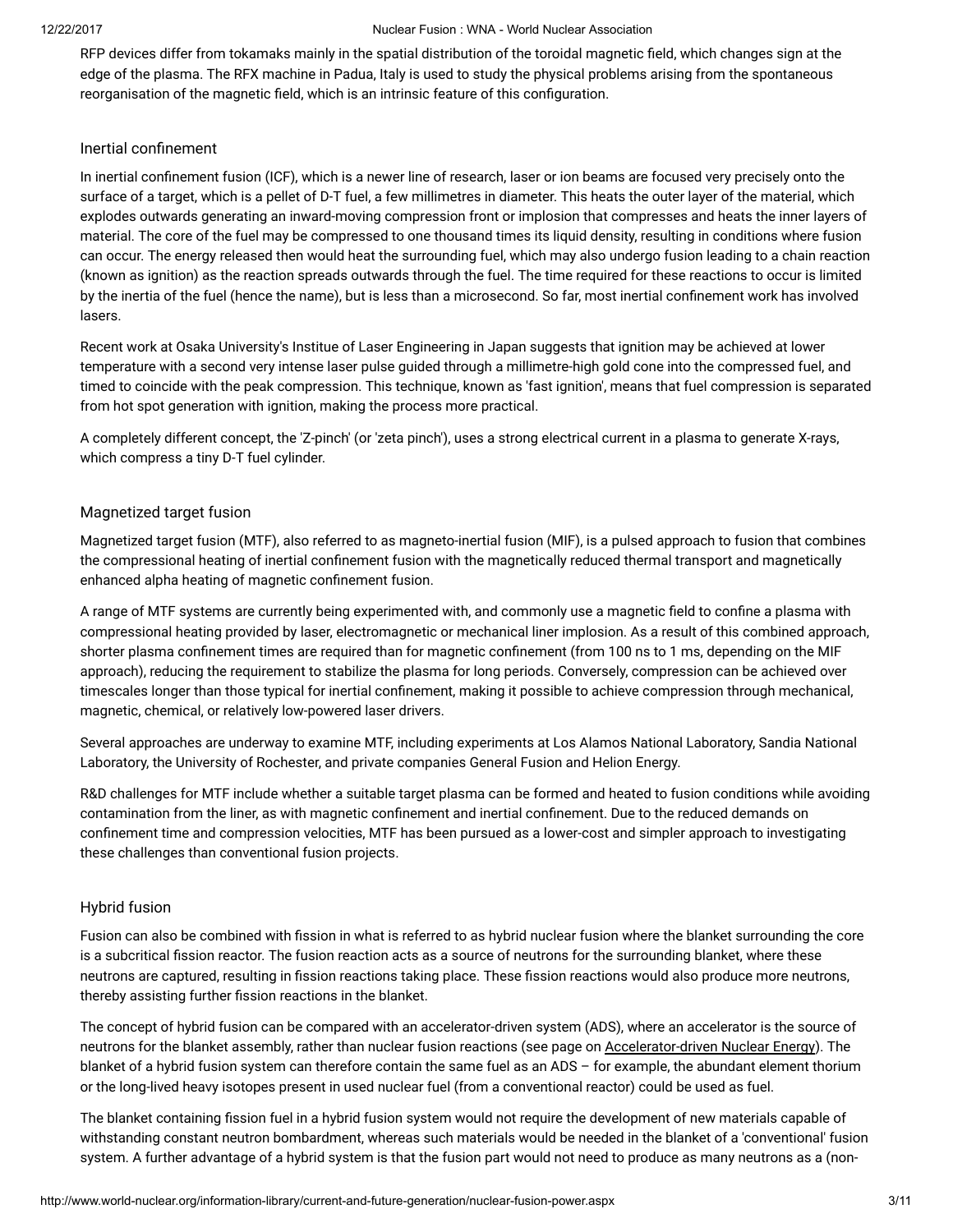hybrid) fusion reactor would in order to generate more power than is consumed – so a commercial-scale fusion reactor in a hybrid system does not need to be as large as a fusion-only reactor.

# Fusion research

A long-standing quip about fusion points out that, since the 1970s, commercial deployment of fusion power has always been about 40 years away. While there is some truth in this, many breakthroughs have been made, particularly in recent years, and there are a number of major projects under development that may bring research to the point where fusion power can be commercialised.

Several tokamaks have been built, including the Joint European Torus (JET) and the Mega Amp Spherical Tokamak (MAST) in the UK and the tokamak fusion test reactor (TFTR) at Princeton in the USA. The ITER (International Thermonuclear Experimental Reactor) project currently under construction in Cadarache, France will be the largest tokamak when it operates in the 2020s. The Chinese Fusion Engineering Test Reactor (CFETR) is a tokamak which is reported to be larger than ITER, and due for completion in 2030. Meanwhile it is running its Experimental Advanced Superconducting Tokamak (EAST).

Much research has also been carried out on stellarators. A large one of these, the Large Helical Device at Japan's National Institute of Fusion Research, began operating in 1998. It is being used to study the best magnetic configuration for plasma confinement. At the Garching site of the Max Planck Institute for Plasma Physics in Germany, research carried out at the Wendelstein 7-AS between 1988 and 2002 is being progressed at the Wendelstein 7-X, which was built over 19 years at Max Planck Institute's Greifswald site and started up at the end of 2015. Another stellarator, TJII, is in operation in Madrid, Spain. In the USA, at Princeton Plasma Physics Laboratory, where the first stellarators were built in 1951, construction on the NCSX stellerator was abandoned in [2](#page-9-0)008 due to cost overruns and lack of funding $^{2}$ .

<span id="page-3-0"></span>There have also been significant developments in research into inertial confinement fusion. Construction of the \$7 billion National Ignition Facility (NIF) at the Lawrence Livermore National Laboratory (LLNL), funded by the National Nuclear Security Administration, was completed in March 2009. The Laser Mégajoule (LMJ) in France's Bordeaux region started operation in October 2014. Both are designed to deliver, in a few billionths of a second, nearly two million joules of light energy to targets measuring a few millimeters in size. The main purpose of both NIF and LMJ is for research to support both countries' respective nuclear weapons programs.

#### ITER

In 1985, the Soviet Union suggested building a next generation tokamak with Europe, Japan and the USA. Collaboration was established under the auspices of the International Atomic Energy Agency (IAEA). Between 1988 and 1990, the initial designs were drawn up for an International Thermonuclear Experimental Reactor (ITER, which also means 'a path' or 'journey' in Latin) with the aim of proving that fusion could produce useful energy. The four parties agreed in 1992 to collaborate further on engineering design activities for ITER. Canada and Kazakhstan are also involved through Euratom and Russia, respectively.

Six years later, the ITER Council approved the first comprehensive design of a fusion reactor based on well-established physics and technology with a price tag of \$6 billion. Then the USA decided pull out of the project, forcing a 50% reduction in costs and a redesign. The result was the ITER Fusion Energy Advanced Tokomak (ITER-FEAT) – initially expected to cost \$3 billion but still achieve the targets of a self-sustaining reaction and a net energy gain. The envisaged energy gain is unlikely to be enough for a power plant, but it should demonstrate feasibility.

In 2003, the USA rejoined the project and China also announced it would join. After deadlocked discussion, the six partners agreed in mid-2005 to site ITER at Cadarache, in southern France. The deal involved major concessions to Japan, which had put forward Rokkasho as a preferred site. The European Union (EU) and France would contribute half of the then estimated €12.8 billion total cost, with the other partners – Japan, China, South Korea, USA and Russia – putting in 10% each. Japan will provide a lot of the high-tech components, will host a €1 billion materials testing facility – the International Fusion Materials Irradiation Facility (IFMIF) – and will have the right to host a subsequent demonstration fusion reactor. India became the seventh member of the ITER consortium at the end of 2005. In November 2006, the seven members – China, India, Japan, Russia, South Korea, the USA and the European Union – signed the ITER implementing agreement. The total cost of the 500 MW ITER comprises about half for the ten-year construction and half for 20 years of operation.

Site preparation works at Cadarache commenced in January 2007. First concrete for the buildings was poured in December 2013. Experiments were due to begin in 2018, when hydrogen will be used to avoid activating the magnets, but this is now expected in 2025. The first D-T plasma is not expected until 2035. ITER is large because confinement time increases with the cube of machine size. The vacuum vessel will be 19 m across and 11 m high, and weigh more than 5000 tonnes.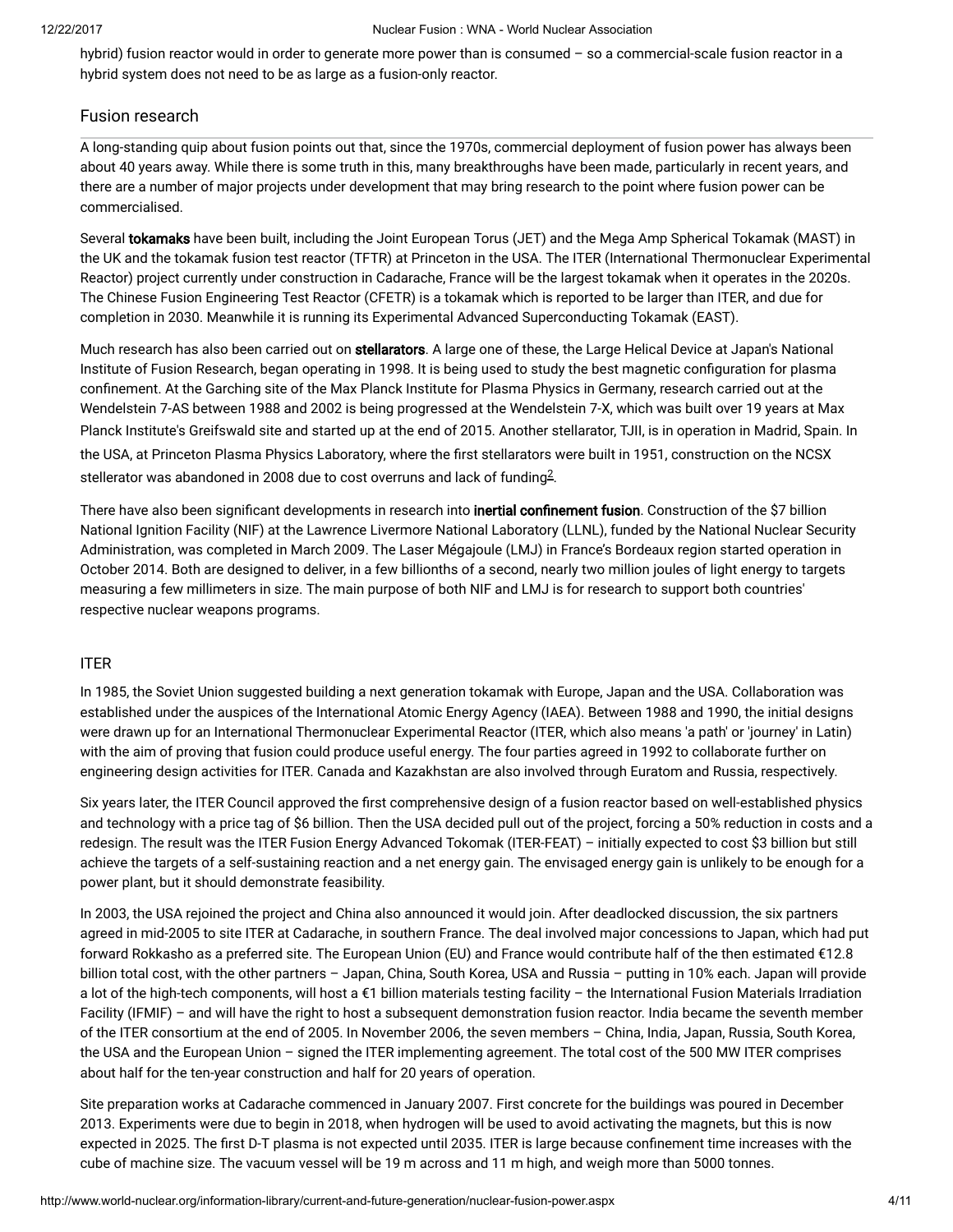The goal of ITER is to operate with a plasma thermal output of 500 MW (for at least 400 seconds continuously) with less than 50 MW of plasma heating power input. No electricity will be generated at ITER.

An associated CEA facility at Cadarache is WEST, formerly Tore Supra, which is designed to test prototype components and accelerate their development for ITER. It is focused on the divertor structure to remove helium, testing the durability of tungsten materials used.

A 2 GW Demonstration Power Plant, known as Demo, is expected to demonstrate large-scale production of electrical power on a continual basis. The conceptual design of Demo is expected to be completed by 2017, with construction beginning in around 2024 and the first phase of operation commencing from 2033.

#### **JET**

In 1978, the European Community (Euratom, along with Sweden and Switzerland) launched the Joint European Torus (JET) project in the UK. JET is the largest tokamak operating in the world today. A similar tokamak, JT-60, operates at the Naka Fusion Institute of Japan Atomic Energy Agency in Japan, but only JET has the facilities to use D-T fuel.

Following a legal dispute with Euratom, in December 1999 JET's international contract ended and the United Kingdom Atomic Energy Authority (UKAEA) took over the management of JET on behalf of its European partners. From that time JET's experimental programme has been co-ordinated by the European Fusion Development Agreement (EFDA) parties. [c](#page-8-0)

<span id="page-4-0"></span>JET produced its first plasma in 1983, and became the first experiment to produce controlled fusion power in November 1991, albeit with high input of electricity. Up to 16 MW of fusion power for one second and 5 MW sustained has been achieved in D-T plasmas using the device, from 24 MW of power injected into its heating system, and many experiments are conducted to study different heating schemes and other techniques. JET has been very successful in operating remote handling techniques in a radioactive environment to modify the interior of the device and has shown that the remote handling maintenance of fusion devices is realistic.

JET is a key device in preparations for ITER. It has been significantly upgraded in recent years to test ITER plasma physics and engineering systems. Further enhancements are planned at JET with a view to exceeding its fusion power record in future D-T experiments. A compact device – Mega Amp Spherical Tokamak (MAST) – is also being developed alongside JET, partly to serve the ITER project.

#### KSTAR

The KSTAR (Korean Superconducting Tokamak Reactor) at the National Fusion Research Institute (NFRI) in Daejeon produced its first plasma in mid-2008. It is a pilot device for ITER, and involves much international collaboration. It will be a satellite of ITER during ITER's operational phase from the early 2020s. The tokamak with 1.8 metre major radius is the first to use Nb3Sn superconducting magnets, the same material to be used in the ITER project. Its first stage of development to 2012 was to prove baseline operation technologies and achieved plasma pulses of up to 20 seconds. For the second phase of development (2013- 2017), KSTAR was upgraded to study long pulses of up to 300 seconds in H mode – the 100s target was in 2015 – and embark upon high-performance AT mode. It achieved 70 seconds in high-performance plasma operation in late 2016, a world record. In addition, KSTAR researchers also succeeded in achieving an alternative advanced plasma operation mode with the internal transport barrier (ITB). This is a steep pressure gradient in the core of the plasmas due to the enhanced core plasma confinement. NFRI said this is the first ITB operation achieved in the superconducting device at the lowest heating power. KSTAR Phase 3 (2018-2023) is to develop high performance, high efficiency AT mode technologies with long-pulse operation. Phase 4 (2023-2025) will test DEMO-related prior arts. The device does not have tritium handling capabilities, so will not use D-T fuel.

#### K-DEMO tokamak

In collaboration with the US Department of Energy's Princeton Plasma Physics Laboratory (PPPL) in New Jersey and South Korea's National Fusion Research Institute (NFRI) K-DEMO is intended to be the next step toward commercial reactors from ITER, and would be the first plant to actually contribute power to an electric grid. According to the PPPL, it would generate "some 1 billion watts of power for several weeks on end", a much greater output than ITER's goal of producing 500 million watts for 500 seconds by the late 2020s. K-DEMO is expected to have a 6.65m diameter major radius tokamak, and a test blanket module as part of the DEMO breeding blanket R&D. The Ministry of Education, Science and Technology plans to invest about KRW 1 trillion (US\$ 941 million) in the project. About KRW 300 billion of that spending has already been funded. The government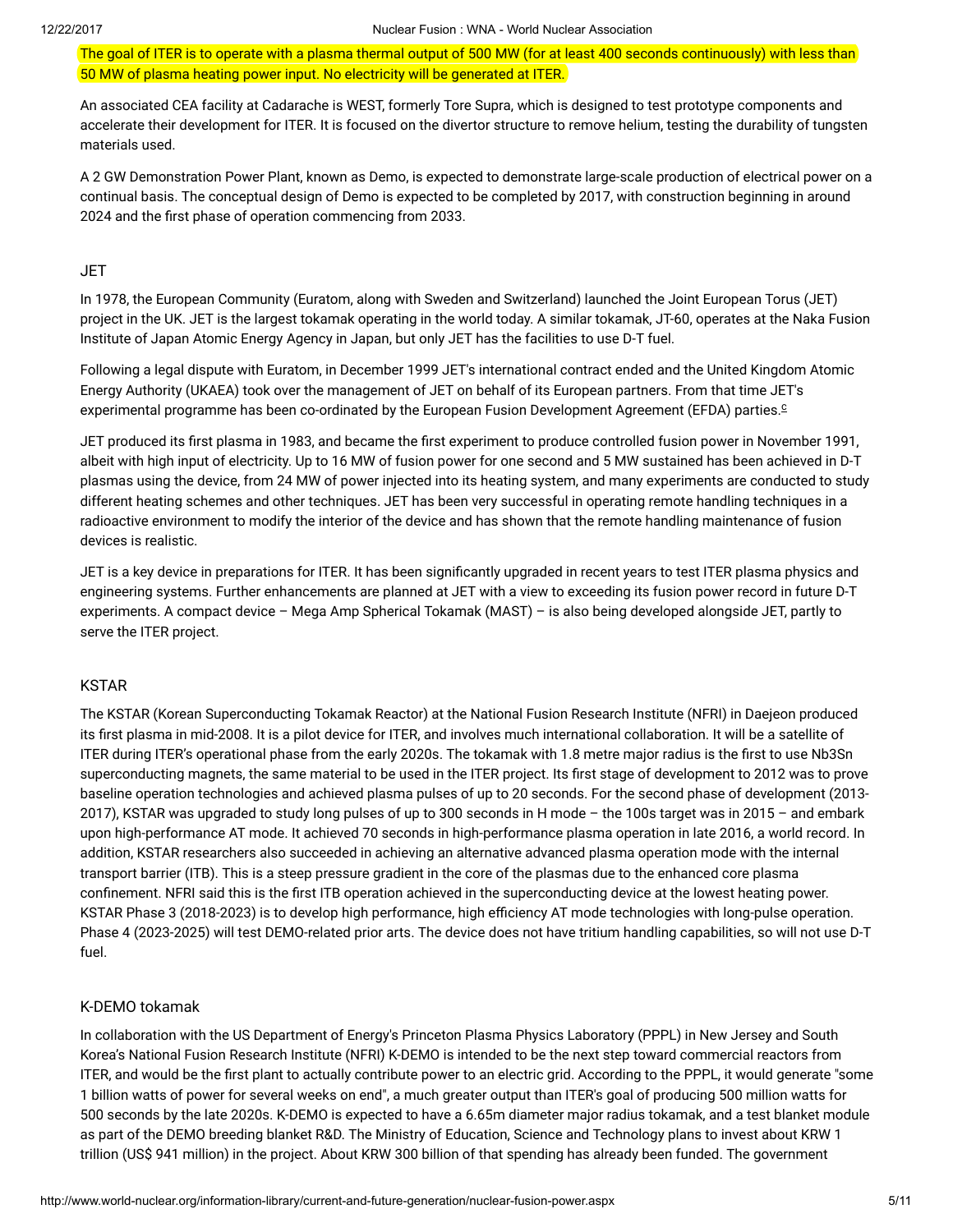expects the project to employ nearly 2,400 people in the first phase, which will last throughout 2016. K-DEMO is expected to have an initial operational phase from about 2037 to 2050 to develop components for the second stage, which would produce electricity.

# EAST

In China the Experimental Advanced Superconducting Tokamak (EAST) at China's Institute of Physical Science in Hefei is reported to have produced hydrogen plasma at 50 million degrees centigrade and held it for 102 seconds.

#### TFTR

<span id="page-5-0"></span>In the USA, the Tokamak Fusion Test Reactor (TFTR) operated at the Princeton Plasma Physics Laboratory (PPPL) from 1982 to 1997.ª In December 1993, TFTR became the first magnetic fusion [d](#page-8-0)evice to perform extensive experiments with plasmas composed of D-T. The following year TFTR produced 10.7 MW of controlled fusion power – a record at that time. TFTR set other records, including the achievement of a plasma temperature of 510 million degrees centigrade in 1995. However, it did not achieve its goal of break-even fusion energy (where the energy input required is no greater than the amount of fusion energy produced), but achieved all of its hardware design goals, thus making substantial contributions to the development of ITER.

# ALCATOR

At the Massachusetts Institute of Technology (MIT) since the 1970s a succession of small ALCATOR (Alto Campus Torus) high magnetic field torus reactors have operated on the principle of achieving high plasma pressure as the route to long plasma confinement. Alcator C-Mod is claimed to have the highest magnetic field and highest plasma pressure of any fusion reactor, and is the largest university-based fusion reactor in the world. It operated 1993-2016. In September 2016 it achieved a plasma pressure of 2.05 atmospheres at a temperature of 35 million degrees Celsius. The plasma produced 300 trillion fusion reactions per second and had a central magnetic field strength of 5.7 tesla. It carried 1.4 million amps of electrical current and was heated with over 4 MW of power. The reaction occurred in a volume of approximately 1 cubic metre and the plasma lasted for two seconds. Having achieved this record performance for a fusion reactor, government funding ceased.

A scaled-up version planned to be built at Triotsk near Moscow in collaboration with the Kurchatov Institute is Ignitor, with 1.3 m diameter torus.

# Large Helical Device – stellarator

The Large Helical Device (LHD) at Japan's National Institute for Fusion Science in Toki, in the Gifu Prefecture, was the world's largest stellarator. LHD produced its first plasma in 1998 and has demonstrated plasma confinement properties comparable to other large fusion devices. It has achieved an ion temperature of 13.5 keV (about 160 million degrees) and plasma stored energy of 1.44 million joules (MJ).

# Wendelstein 7-X stellarator

Following a year of tests, this started up at the end of 2015, and helium plasma briefly reached about one million degrees centigrade. In 2016 it progressed to using hydrogen, and using 2 MW it achieved plasma of 80 million degrees centigrade for a quarter of a second. W7-X is the world's largest stellarator and it is planned to operate continuously for up to 30 minutes. It cost €1 billion (\$1.1 billion).

Some good diagrams are in a [Business](http://www.businessinsider.com.au/germany-is-turning-on-its-monster-stellarator-2015-10) Insider Australia article on the Wendelstein 7-X.

# Heliac-1 stellarator

At the [Australian](http://apfrf.anu.edu.au/) Plasma Fusion Research Facility at the Australian National University the H-1 stellarator has run for some years and in 2014 was upgraded significantly. H-1 is capable of accessing a wide range of plasma configurations and allows exploration of ideas for improved magnetic design of the fusion power stations that will follow ITER.

# National Ignition Facility – laser

<span id="page-5-1"></span>The world's most powerful laser fusion facility, the \$4 billion National Ignition Facility (NIF) at Lawrence Livermore National Laboratory (LLNL), was completed in March 2009. Using its 192 laser beams, NIF is able to deliver more than 60 times the [e](#page-8-0)nergy of any previous laser system to its target<sup>g</sup>. LLNL announced in July 2012 that in "an historic record-breaking laser shot,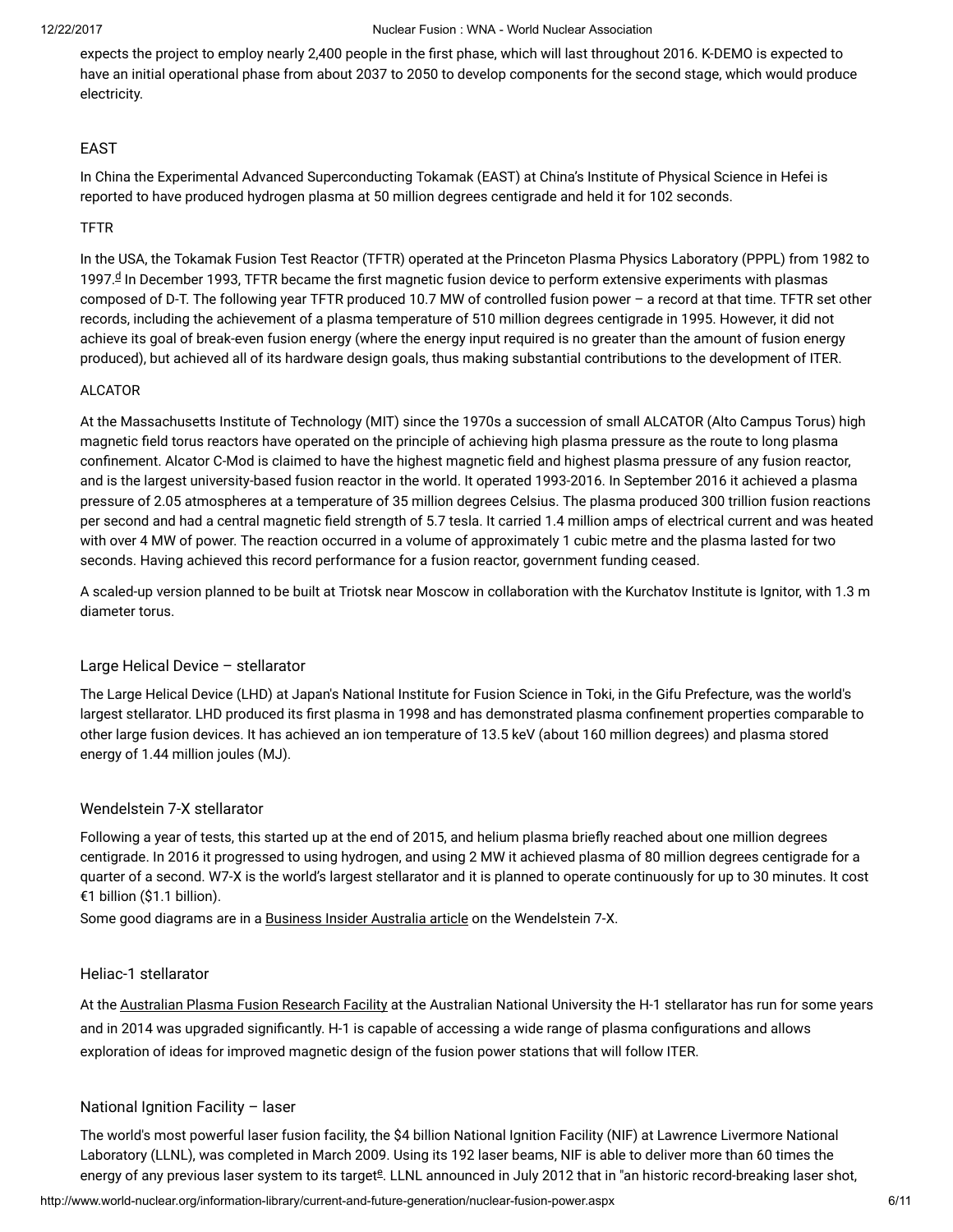the NIF laser system of 192 beams delivered more than 500 TW of peak power and 1.85 [megajoules](https://www.llnl.gov/news/newsreleases/2012/Jul/NR-12-07-01.html) (MJ) of ultraviolet laser light to its (2mm diameter) target" for a few trillionths of a second. It was reported that in September 2013 at NIF for the first time the amount of energy released through the fusion reaction exceeded the amount of energy being absorbed by the fuel, but not the amount supplied by the giant lasers. Publication of this in 2014 said 17 kJ was released.

An earlier high-power laser at LLNL, Nova, was built in 1984 for the purpose of achieving ignition. Nova failed to do this and was closed in 1999, but provided essential data that led to the design of NIF. Nova also generated considerable amounts of data on high-density matter physics, which is useful both in fusion power and nuclear weapons research.

In connection with NIF, LLNL is developing the Laser Inertial Fusion Engine (LIFE), a hybrid fusion system where neutrons resulting from laser fusion would drive a subcritical nuclear fission blanket to generate electricity. The blanket would contain either depleted uranium; used nuclear fuel; natural uranium or thorium; or plutonium-239, minor actinides and fission products from reprocessed used nuclear fuel $4$ .

# <span id="page-6-2"></span>Laser Mégajoule

Meanwhile, the French Atomic Energy Commission (Commissariat à l'énergie atomique, CEA) has operated a similar size laser the Laser Mégajoule (LMJ) – near Bordeaux since 2014. Its 240 laser beams are able to generate 1.8 MJ pulses for a few billionths of a second, concentrated on a small deuterium and tritium target. A prototype laser, the Ligne d'Integration Laser (LIL), commenced operation in 2003.

#### SG-II

China's National Laboratory of High-Power Laser and Physics, associated with the China Academy of Science, has a laser inertial confinement experiment in Shanghai – the Shenguang-II eight-beam laser facility (SG-II), similar to the National Ignition Facility in the USA and Laser Mégajoule in France. It is the only high power neodymium-glass solid laser facility with an active probe light in China.In 2005 a ninth beam was added, advancing the capacity for fusion research. The SG-II facility is China's high-power laser technology international demonstration base.

# PETAL and HiPER lasers

The Petawatt Aquitaine Laser (PETAL) laser facility is a high energy multi-petawatt laser (3.5 kJ energy with a duration of 0.5 to 5 ps) under construction near Bordeaux, on the same site as LIL. PETAL will be coupled with LIL to demonstrate the physics and laser technology of fast ignition. First experiments are expected in 2012.

The High Power Laser Energy Research Facility (HiPER) is being designed to build on the research planned at the PETAL project. HiPER will use a long pulse laser (currently estimated at 200kJ) combined with a 70kJ short pulse laser. A three-year preparatory phase that commenced in 2008 has direct funding or in-kind commitments amounting to around €70 million from several countries. The detailed engineering phase is projected to begin in 2011, with a six-year construction phase possibly commencing by 2014.

# Z machine

Operated by Sandia National Laboratories, the Z machine is the largest X-ray generator in the world. As with NIF, the facility was built as part of the country's Stockpile Stewardship Program, which aims to maintain the stockpile of nuclear weapons without the need for full-scale testing.

<span id="page-6-1"></span><span id="page-6-0"></span>Conditions [f](#page-8-0)or fusion are achieved by passing a powerful electrical pulse $^{\rm f}$  (lasting less than 100 nanoseconds) through a set of fine tun[g](#page-8-0)sten wires inside a metal hohlraum $9$ . The wires turn into a plasma and experience a compression ('Z-pinch'), forcing the vapourized particles to collide with each other, thereby producing intense X-ray radiation. A tiny cylinder containing fusion fuel placed inside the hohlraum would therefore be compressed by the X-rays, allowing fusion to occur.

<span id="page-6-3"></span>In 200[6](#page-9-0), Z machine had achieved temperatures of over 2 billion degrees, $6$  considerably higher than what is needed for fusion, and in theory high enough to allow nuclear fusion of hydrogen with heavier elements such as lithium or boron.

#### Other fusion projects

There is a considerable amount of research into many other fusion projects at various stages of development.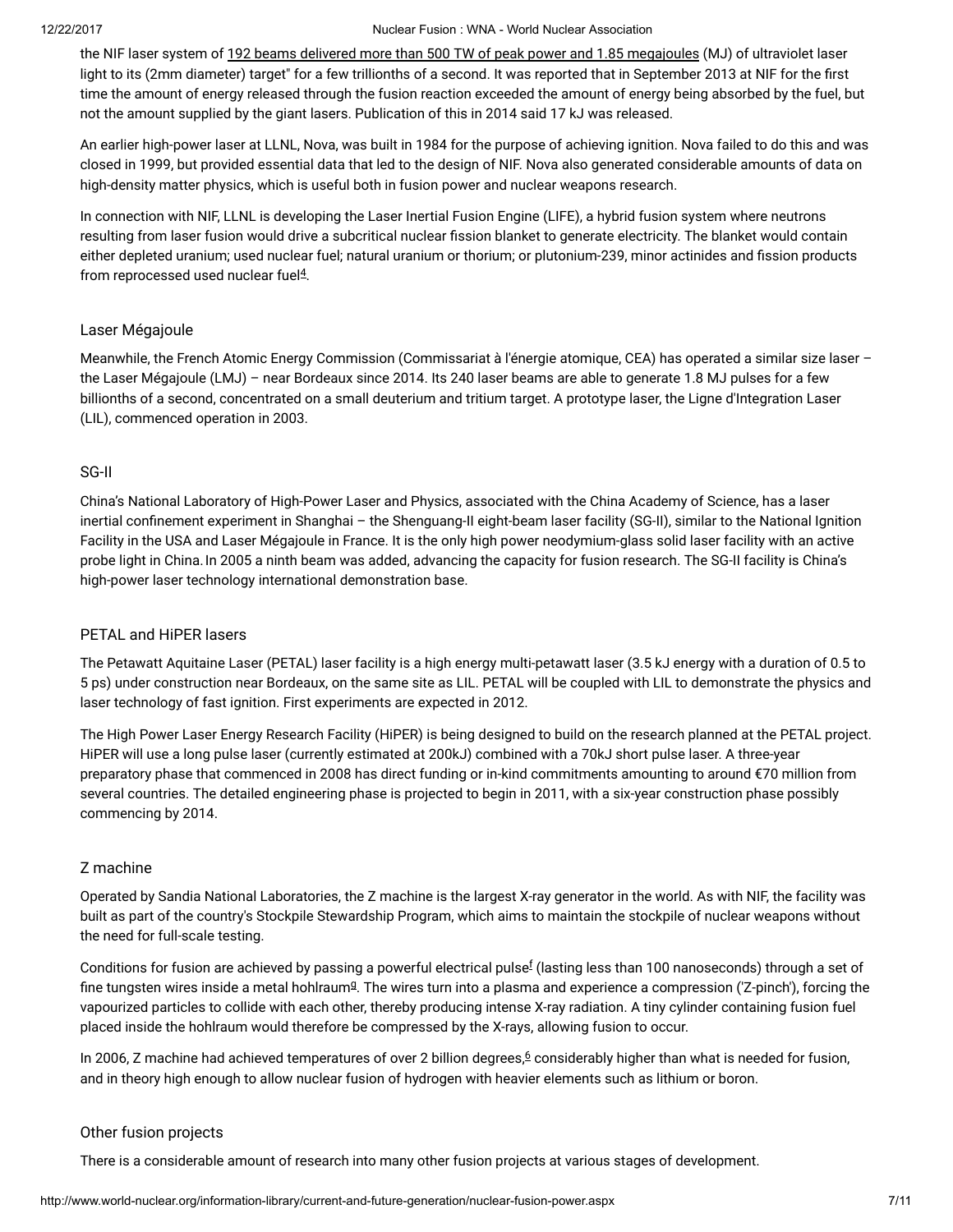Lockheed CFR. Lockheed Martin at its so-called 'skunk works' is developing a [Compact](http://www.lockheedmartin.com/us/products/compact-fusion.html) Fusion Reactor (CFR) which uses conventional D-T plasma in evacuated containment but confines it differently. Instead of constraining the plasma within tubular rings, a series of superconducting coils will generate a new magnetic-field geometry in which the plasma is held within the broader confines of the entire reaction chamber. The energy is supplied by radiofrequency heating. Superconducting magnets within the coils will generate a magnetic field around the outer border of the chamber. The aim is to go to plasma pressure being as great as confining pressure at high enough temperature for ignition and net energy yield. Heat exchangers in the reactor wall would convey energy to a gas turbine. It has progressed to a magentised ion confinement experiment, but has some way to go before any prototype, which they claim will be very much smaller than conventional designs such as the ITER tokamak.

Italy's National Agency for New Technologies, Energy and Sustainable Economic Development (ENEA) is developing a small tokamak reactor by the name of Ignitor. Under an Italian-Russian agreement signed in May 2010, a reactor will be assembled in ltaly and installed at the Kurchatov Institute's Troitsk Institute for Innovation and Fusion Research (TRINITI) near Moscow<sup>[7](#page-9-0)</sup>.

<span id="page-7-1"></span><span id="page-7-0"></span>An alternative to using powerful lasers for inertial fusion is 'heavy ion fusion', where high-energy particles from an accelerator are focused using magnetic fields onto t[h](#page-8-0)e fusion target $^{\underline{h}}$ . Heavy ion fusion experiments are planned for the NDCX-II (Neutralized Drift Compression Experiment II) accelerator, which is under construction (due to be completed in early 2012) at Lawrence Berkeley National Laboratory<sup>[8](#page-9-0)</sup>.

<span id="page-7-2"></span>The Polywell ('polyhedron' combined with 'potential well') device consists of magnetic coils arranged in a polyhedral configuration. The magnetic fields confine a cloud of electrons in the middle of the device so as to be able to accelerate and confine the positive ions to be fused. This concept differs from traditional magnetic confinement because the fields do not need to confine ions – only electrons. As with other fusion methods, sufficient funding is difficult to obtain due to the bulk of fusion research being focused on a few large-scale projects, most notably ITER.

Another line of fusion research using lasers involves fusing hydrogen and boron-11 (HB11) to produce helium nuclei, which continue the chain reaction from boron. One laser generates a powerful magnetic confinement field in a coil to trap the fusion reaction in a small area for a nanosecond, while a second more powerful laser triggers the nuclear fusion process. Early HB11 fusion trials at the Prague Asterix Laser System, using high-energy iodine lasers, have generated more energy than needed to trigger the fusion process.

General Fusion is one of a number of private efforts to develop a commercial fusion power plant. The company's magnetized target fusion (MTF) approach generates a compact toroid plasma in an injector, containing and compressing it using a magnetic field before injecting it into a spherical compression chamber. The chamber holds a liquid lead-lithium liner which is pumped to create a vortex, into which the plasma target is injected. A synchronized array of pistons ring simultaneously creates a spherical [compression](http://www.generalfusion.com/) wave in the liquid metal, compressing the plasma target and heating it to fusion conditions. General Fusion, founded in Canada in 2002, is funded by a syndicate of private investors, energy venture capital companies, sovereign wealth funds and the Canadian government's Sustainable Development Technology Canada (SDTC) fund. The company has demonstrated milestones including successfully creating 200-300 eV magnetized spheromak plasmas and confining them for over 500 µs.

Much of current work underway on MTF is derived from programs at the Soviet Kurchatov Institute of Atomic Energy, under E. P. Velikhov, circa 1970. This inspired the LINUS project at the Naval Research Laboratory in the USA, and later the fast-liner project at Los Alamos.

Tokamak Energy in the UK is a private company developing a spherical tokamak, and hopes to commercialize this by 2030. The company grew out of Culham laboratory, home to JET, and its technology revolves around high temperature superconducting (HTS) magnets, which allow for relatively low-power and small-size devices, but high performance and potentially widespread commercial deployment. Its first tokamak with exclusively HTS magnets – the ST25 HTS, Tokamak Energy's second reactor – demonstrated 29 hours' continuous plasma during the Royal Society Summer Science Exhibition in London in 2015, a world record. The next reactor is the ST40 at Milton Park in Oxfordshire, which achieved first plasma in April 2017. It is expected to produce plasma temperatures of 15 million degrees Celsius – hotter than the centre of the Sun in 2017 after the commissioning of further magnetic coils. "The ST40 is designed to achieve 100 million degrees C and get within a factor of ten of energy breakeven conditions. To get even closer to break-even point, the plasma density, temperature and confinement time then need to be fine-tuned." The company is working with Princeton Plasma Physics Laboratory on spherical tokamaks, and with the Plasma Science and Fusion Centre at MIT on HTS magnets. It aims to achieve commercial scale fusion power by 2030.

Cold fusion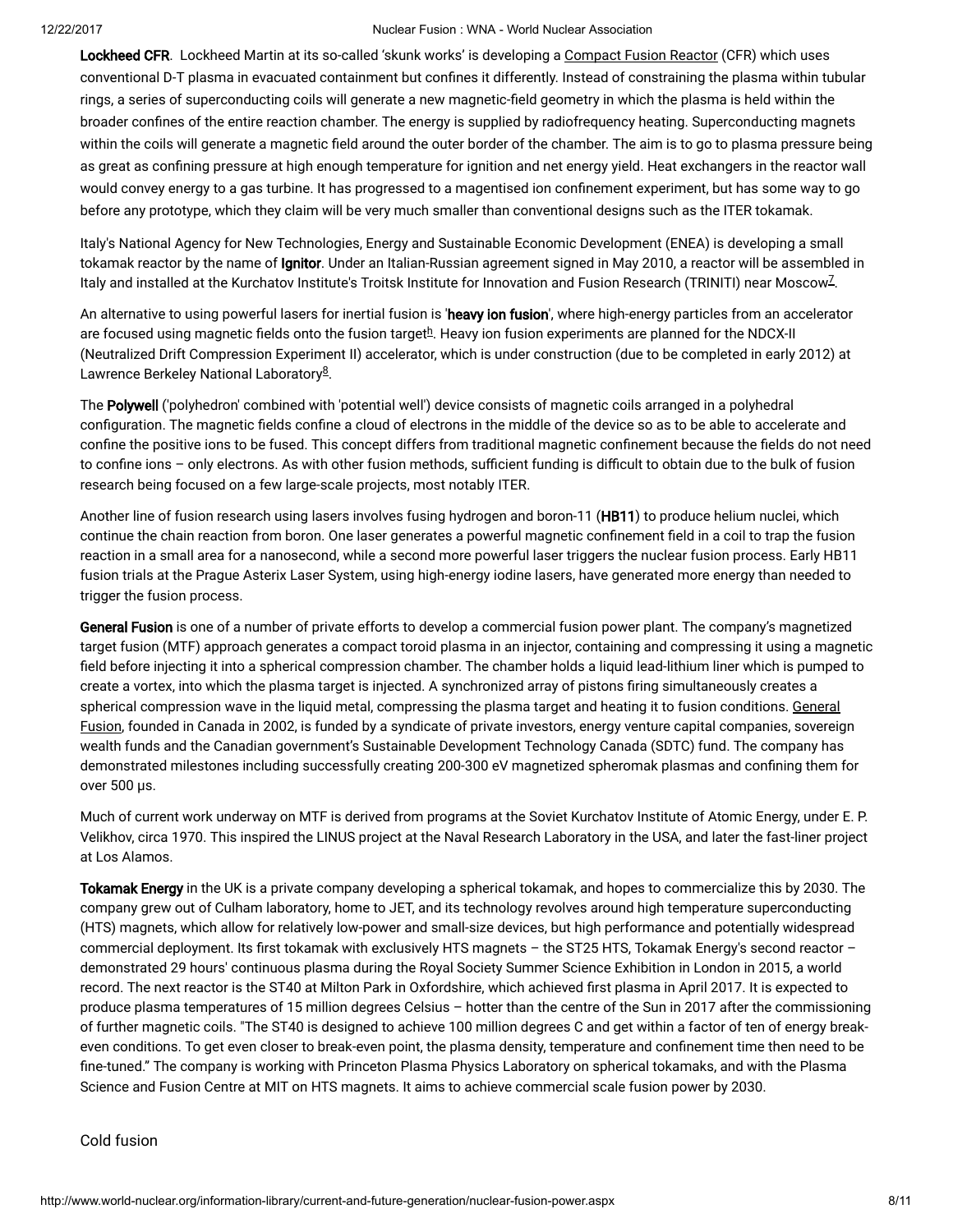In March 1989, spectacular claims were made for another approach, when two researchers, in the USA (Stanley Pons) and the UK (Martin Fleischmann), claimed to have achieved fusion in a simple tabletop apparatus working at room temperature. 'N-Fusion', or 'cold fusion', involves the electrolysis of heavy water using palladium electrodes on which deuterium nuclei are said to concentrate at very high densities. The researchers claimed that heat – which could only be explained in terms of nuclear processes – was produced, as well as fusion byproducts, including helium, tritium and neutrons. Other experimenters failed to replicate this, however, and most of the scientific community no longer considers it a real phenomenon.

#### Low-energy nuclear reactions (LENR)

Initiated by claims for 'cold fusion', research at the nanotechnology level is continuing on low-energy nuclear reactions (LENR) which apparently use weak nuclear interactions (rather than strong force as in nuclear fission or fusion) to create low-energy neutrons, followed by neutron capture processes resulting in isotopic change or transmutation, without the emission of strong prompt radiation. LENR experiments involve hydrogen or deuterium permeation through a catalytic layer and reaction with a metal. Researchers report that energy is released. The main practical example is hydrogen plus nickel powder evidently giving more heat than can be explained on any chemical basis.

The Japanese government is sponsoring LENR research – notably a nano-metal hydrogen energy project (MHE) – through its New Energy and Industrial Technology Development Organization (NEDO), and Mitsubishi is also active in research.

# Assessing fusion power

The use of fusion power plants could substantially reduce the environmental impacts of increasing world electricity demands since, like nuclear fission power, they would not contribute to acid rain or the greenhouse effect. Fusion power could easily satisfy the energy needs associated with continued economic growth, given the ready availability of fuels. There would be no danger of a runaway fusion reaction as this is intrinsically impossible and any malfunction would result in a rapid shutdown of the plant.

However, although fusion does not generate long-lived radioactive products and the unburned gases can be treated on site, there would a short- to medium-term radioactive waste problem due to activation of the structural materials. Some component materials will become radioactive during the lifetime of a reactor, due to bombardment with high-energy neutrons, and will eventually become radioactive waste. The volume of such waste would be similar to the corresponding volumes from fission reactors. However, the long-term radiotoxicity of the fusion wastes would be considerably lower than that from actinides in used fission fuel, and the activation product wastes would be handled in much the same way as those from fission reactors with some years of operation.<sup>[9](#page-9-0)</sup>.

<span id="page-8-1"></span>There are also other concerns, principally regarding the possible release of tritium into the environment. It is radioactive and very difficult to contain since it can penetrate concrete, rubber and some grades of steel. As an isotope of hydrogen, it is easily incorporated into water, making the water itself weakly radioactive. With a half-life of about 12.3 years, the presence of tritium remains a threat to health for about 125 years after it is created, as a gas or in water, if at high levels. It can be inhaled, absorbed through the skin or ingested. Inhaled tritium spreads throughout the soft tissues and tritiated water mixes quickly with all the water in the body. Although there is only a small inventory of tritium in a fusion reactor – a few grams – each could conceivably release significant quantities of tritium during operation through routine leaks, assuming the best containment systems. An accident could release even more. This is one reason why long-term hopes are for the deuterium-deuterium fusion process, dispensing with tritium.

While fusion power clearly has much to offer when the technology is eventually developed, the problems associated with it also need to be addressed if it is to become a widely used future energy source.

# Notes & References

#### <span id="page-8-0"></span>Notes

a. The nucleus of deuterium (D) consists of one proton and one neutron, whereas hydrogen only has one proton. Tritium (T) has one proton and two neutrons. When the nuclei of D and T fuse, helium-4 (two protons and two neutrons) is formed, along with a free neutron. The 17.6 MeV of energy released in the fusion reaction takes the form of kinetic energy, the helium having 3.5 MeV and the neutron 14.1 MeV. The products of the fusion reaction have a total mass that is slightly lower than the starting materials (D and T), this decrease in mass having been converted to energy according to E=mc<sup>2</sup>. [\[Back\]](#page-0-0)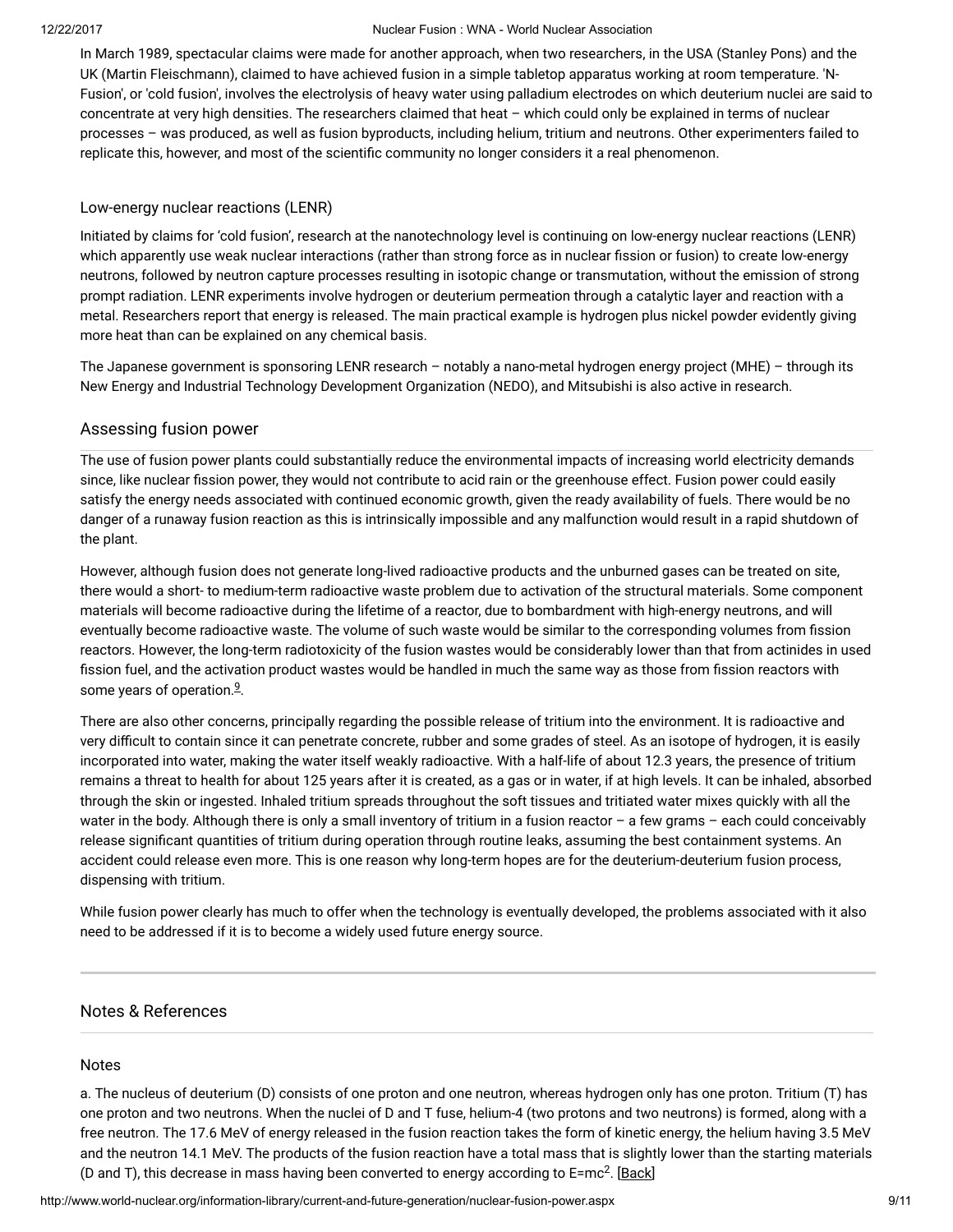<span id="page-9-1"></span>b. Tritium can be produced by bombardment of lithium-6 with neutrons of any energy. When lithium-6 (three protons, three neutrons) absorbs a neutron it splits into helium (two protons, two neutrons) and tritium (one proton, two neutrons), along with the release of 4.8 MeV of energy. Tritium can also be produced from the more-abundant lithium-7 from high-energy neutrons. Hence, natural lithium can be used for tritium generation in a fusion reactor. According to the European Commission<sup>[1](#page-9-0)</sup>: "A 1 GW (electric) fusion plant will need about 100 kg deuterium and 3 tons of natural lithium to operate for a whole year, generating about 7 billion kWh." [[Back](#page-0-1)]

c. The European Fusion Development Agreement (EFDA, see [www.jet.efda.org](http://www.jet.efda.org/efda/)) was established to provide a framework for magnetic confinement fusion research within the European Union and Switzerland. [\[Back\]](#page-4-0)

d. The Princeton Plasma Physics Laboratory has a webpage on TFTR at [www.pppl.gov/projects/pages/tftr.html](http://www.pppl.gov/projects/pages/tftr.html) [\[Back\]](#page-5-0)

e. The first inertial confinement fusion experiments at NIF (see [https://lasers.llnl.gov\)](https://lasers.llnl.gov/) will use the 'indirect drive' method, which differs from the 'direct drive' method described in the main text. In the indirect drive method, the lasers are focused on a gold cavity (known as a *hohlraum*) containing the fuel pellet. The lasers rapidly heat the inside surface of the hohlraum, generating Xrays that cause a blowoff of the capsule surface, in turn causing the fuel capsule to implode in the same way as if it had been hit with the lasers directly. It is hoped that NIF will be the first laser in which the energy released from the fusion fuel will exceed the laser energy used to produce the fusion reaction. [[Back](#page-5-1)]

f. Z machine was designed to supply X-ray pulses of 50 terawatts, but improvements allowed pulses of 290 terawatts. Following a major refurbishment in 2007, Z machine's electrical pulse was increased from 18 million amps to 26 million amps delivered over a few nanoseconds. [[Back](#page-6-0)]

g. A hohlraum is a metal cavity used in 'indirect drive' methods for inertial confinement fusion - see Note e above. [\[Back\]](#page-6-1)

h. See Tutorial on [Heavy-Ion](http://hif.lbl.gov/tutorial/tutorial.html) Fusion Energy on the website of the Virtual National Laboratory for Heavy-Ion Fusion [\(http://hif.lbl.gov\)](http://hif.lbl.gov/) for more information on heavy ion fusion. [[Back](#page-7-0)]

# <span id="page-9-0"></span>References

1. Fusion [Research:](http://ec.europa.eu/research/energy/pdf/92-79-00513-8_en.pdf) An Energy Option for Europe's Future, Directorate-General for Research, European Commission, 2007 (ISBN: 9279005138) [[Back\]](#page-9-1)

2. [Statement](http://ncsx.pppl.gov/DOE_NCSX_052208.pdf) by Dr. Raymond L. Orbach, Under Secretary for Science and Director, Office of Science, US Department of Energy (22 May 2008) [\[Back\]](#page-3-0)

3. National Ignition Facility achieves [unprecedented](https://publicaffairs.llnl.gov/news/news_releases/2010/nnsa/NR-NNSA-10-01-02.html) 1 megajoule laser shot, Lawrence Livermore National Laboratory news release (27 January 2010)

4. LIFE: Clean Energy from [Nuclear](https://lasers.llnl.gov/about/missions/energy_for_the_future/life/index.php) Waste page on Lawrence Livermore National Laboratory website (www.llnl.gov) [\[Back\]](#page-6-2)

5. Z produces fusion neutrons, Sandia [scientists](http://www.sandia.gov/news-center/news-releases/2003/nuclear-power/Zneutrons.html) confirm, Sandia National Laboratories news release (7 April 2003)

6. Sandia's Z [machine](http://www.sandia.gov/news-center/news-releases/2006/physics-astron/hottest-z-output.html) exceeds two billion degrees Kelvin, Sandia National Laboratories news release (8 March 2006) [[Back\]](#page-6-3)

7. New project aims for fusion [ignition,](http://web.mit.edu/newsoffice/2010/fusion-ignition-0510.html) Massachusetts Institute of Technology news (10 May 2010) [[Back\]](#page-7-1)

New [record](http://news.mit.edu/2016/alcator-c-mod-tokamak-nuclear-fusion-world-record-1014) for fusion, MIT News (14 October 2016)

8. On the Road to Fusion Energy, an [Accelerator](http://newscenter.lbl.gov/feature-stories/2009/10/14/warm-dense-matter/) to Study Warm Dense Matter: The evolution of NDCX-II, Lawrence Berkeley National Laboratory (14 October 2009) [[Back\]](#page-7-2)

9. Safety and [Environmental](http://www.efda.org/eu_fusion_programme/downloads/scientific_and_technical_publications/SEIF_report_25Apr01.pdf) Impact of Fusion, I. Cook, G. Marbach, L. Di Pace, C. Girard, N. P. Taylor, EUR (01) CCE-FU / FTC 8/5 (April 2001) [\[Back\]](#page-8-1)

# General sources

Iter website [\(www.iter.org\)](http://www.iter.org/default.aspx)

JET website ([www.jet.efda.org](http://www.jet.efda.org/))

Culham Centre for Fusion Energy (formerly UKAEA Culham) website ([www.ccfe.ac.uk\)](http://www.ccfe.ac.uk/)

National Ignition Facility website [\(https://lasers.llnl.gov](https://lasers.llnl.gov/))

PETAL website ([www.petal.aquitaine.fr\)](http://www.petal.aquitaine.fr/spip.php?lang=en)

HiPER website [\(www.hiper-laser.org](http://www.hiper-laser.org/))

European Fusion Network Information website ([www.fusion-eur.org](http://www.fusion-eur.org/))

Website of the Fusion Energy Sciences (FES) program of the US Department of Energy's Office of Science

(www.er.doe.gov/Program\_Offices/fes.htm)

Large Helical Device Research website [\(www.lhd.nifs.ac.jp\)](http://www.lhd.nifs.ac.jp/en/)

HiPER [activity](http://www.neimagazine.com/story.asp?storyCode=2051538), Nuclear Engineering International (November 2008)